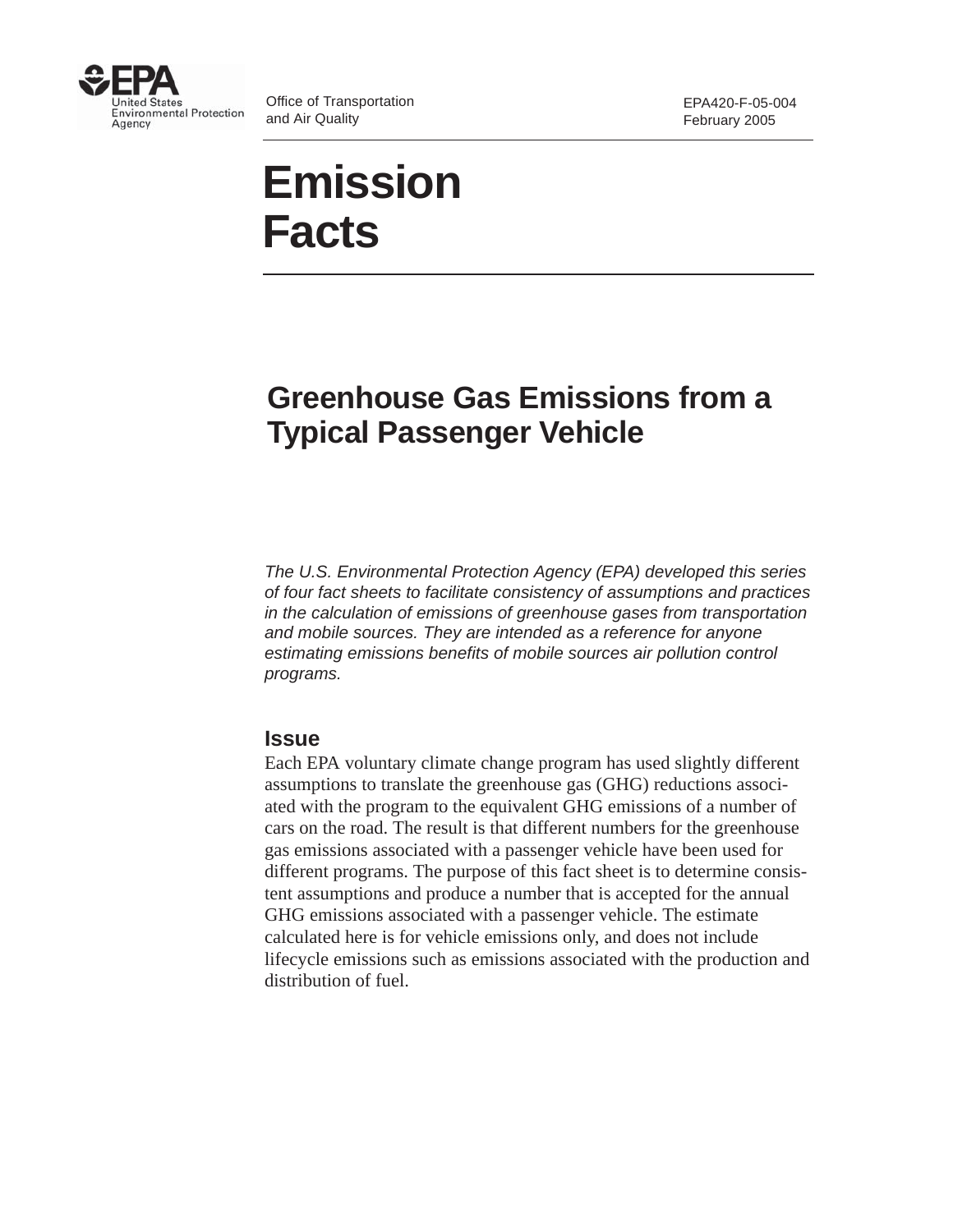### **Recommendation**

To translate GHG reductions into an equivalent number of cars off the road, annual emissions from a typical passenger vehicle should be equated to 5.5 metric tons of carbon dioxide equivalent or 1.5 metric tons of carbon equivalent.

#### **Key steps to the calculation**

There are six key steps to estimate the annual greenhouse gas emissions associated with a passenger vehicle:

- 1. Determining the carbon dioxide  $(CO_2)$  produced per gallon of gasoline
- 2. Estimating the fuel economy of passenger cars and light trucks (in miles per gallon [mpg])
- 3. Determining the number of miles driven
- 4. Determining the emissions of greenhouse gases other than CO<sub>2</sub> (methane  $[CH_4]$ , nitrous oxide  $[N_2O]$ , and hydrofluorocarbons [HFCs])
- 5. Estimating the relative percentages of passenger cars and light trucks
- 6. Calculating the resulting annual greenhouse gas emissions

Note that for the purposes of this fact sheet, representative values were chosen for each of these variables, despite the fact that in practice variation does occur in these numbers.

**Step 1: Determining** the CO<sub>2</sub> **produced per gallon of gasoline**

A gallon of gasoline is assumed to produce 8.8 kilograms (or 19.4 pounds) of  $CO<sub>2</sub>$ . This number is calculated from values in the Code of Federal Regulations at 40 CFR 600.113-78, which EPA uses to calculate the fuel economy of vehicles, and relies on assumptions consistent with the Intergovernmental Panel on Climate Change (IPCC) guidelines.

In particular, 40 CFR 600.113-78 gives a carbon content value of 2,421 grams (g) of carbon per gallon of gasoline, which produces  $8,877$  g of  $CO_2$ . (The carbon content is multiplied by the ratio of the molecular weight of  $CO<sub>2</sub>$  to the molecular weight of carbon: 44/12).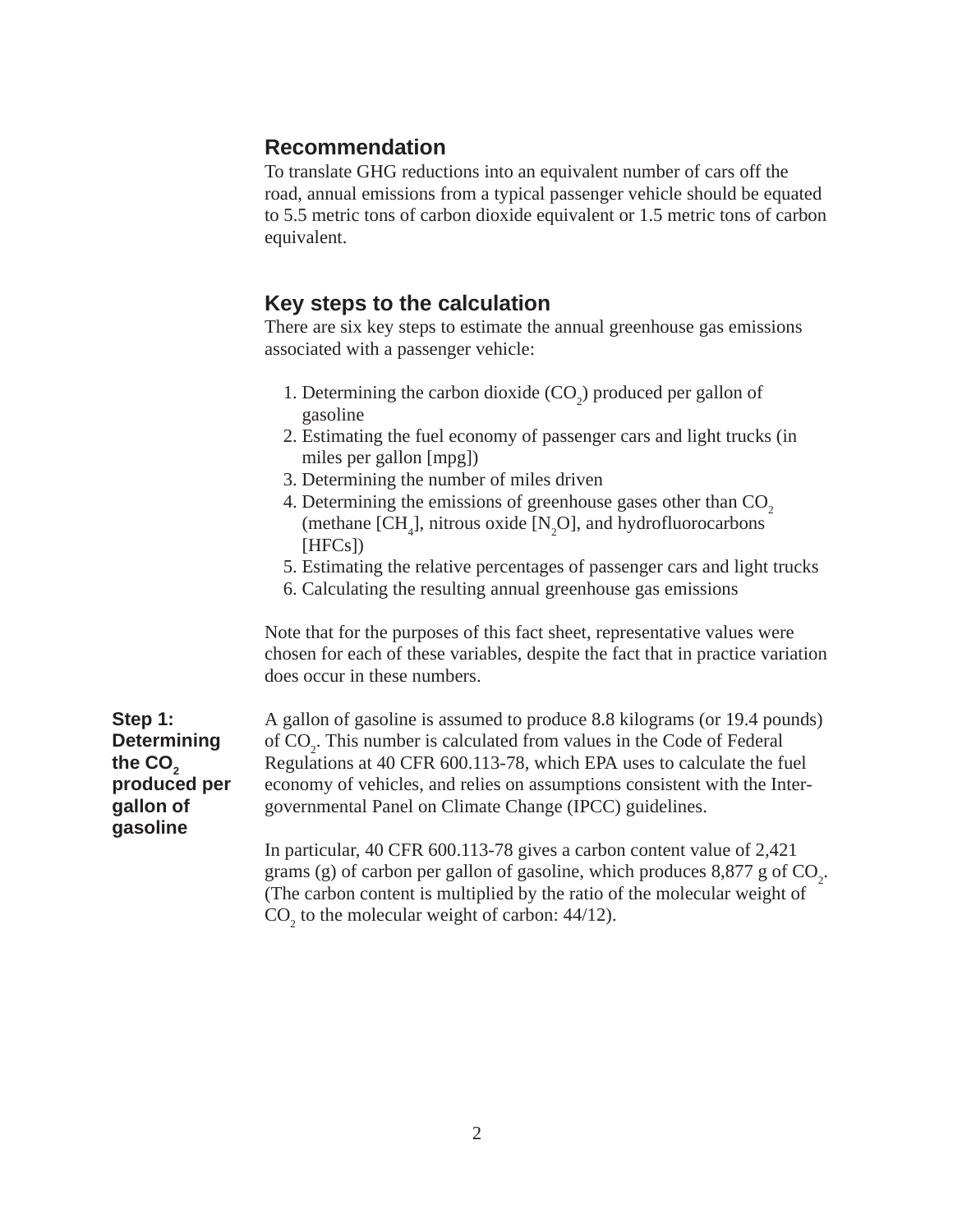This number is then multiplied by an oxidation factor of 0.99, which assumes that 1 percent of the carbon remains un-oxidized.<sup>1</sup> This produces a value of 8,788 g or 8.8 kg (19.4 lbs) of  $CO_{2}$ .

**Step 2: Estimating the fuel economy of passenger cars and light trucks (MPG estimate)**

There are two sources of data which EPA has used for the average fuel economy of passenger cars and light trucks. MOBILE6.2 (EPA's computer model for estimating emissions for highway vehicles) can calculate an average fuel economy across the fleet, based on the EPA annual Fuel Economy Trends reports. For 2003, MOBILE calculates values of 23.9 miles per gallon (mpg) for passenger cars and 17.4 mpg for light trucks. These values are weighted averages (based on vehicle age data for the fleet, including vehicles up to 25 years old) of the Fuel Economy Trends sales-weighted average fuel economy of passenger cars and light trucks for each model year. MOBILE6.2 calculates an overall average fuel economy for passenger vehicles of 20.3 mpg (weighted by vehicle miles traveled [VMT] for passenger cars and light trucks).

The Federal Highway Administration's (FHWA) "Highway Statistics 2001" gives average values of 22.1 mpg for passenger cars and 17.6 mpg for light trucks as a fleet wide average in for the year 2001 (includes all vehicles on the road in 2001). These values are obtained by dividing vehicle miles traveled by fuel use.<sup>2</sup> These values are used in the development of the "Inventory of U.S. Greenhouse Gas Emissions and Sinks."

Recommendation: Values were calculated using both sets of fuel economy numbers. Depending on the circumstances, use of one set of numbers or the other may be more appropriate. Generally EPA staff should use the MOBILE6 estimates. However, EPA uses the FHWA numbers in developing the National Inventory for Greenhouse Gas Emissions because they are consistent with the methodology used to develop the inventory. (Note that a small variation in the fuel economy number will not change the rough estimate of greenhouse gases derived here.)

<sup>&</sup>lt;sup>1</sup> The International Panel on Climate Change Guidelines (IPCC) recommends a fraction of carbon oxidized factor of 0.99 for all oil and oil-based products. Based on the fundamentals of internal combustion engine design and combustion, EPA is currently examining whether this fraction is higher (closer to 100 percent) for gasoline vehicles in the US.

<sup>&</sup>lt;sup>2</sup> U.S. Department of Transportation, Federal Highway Administration, "Highway Statistics 2000," Washington, DC, 2001. Vehicle travel and fuel use data are kept separately for passenger cars and light trucks.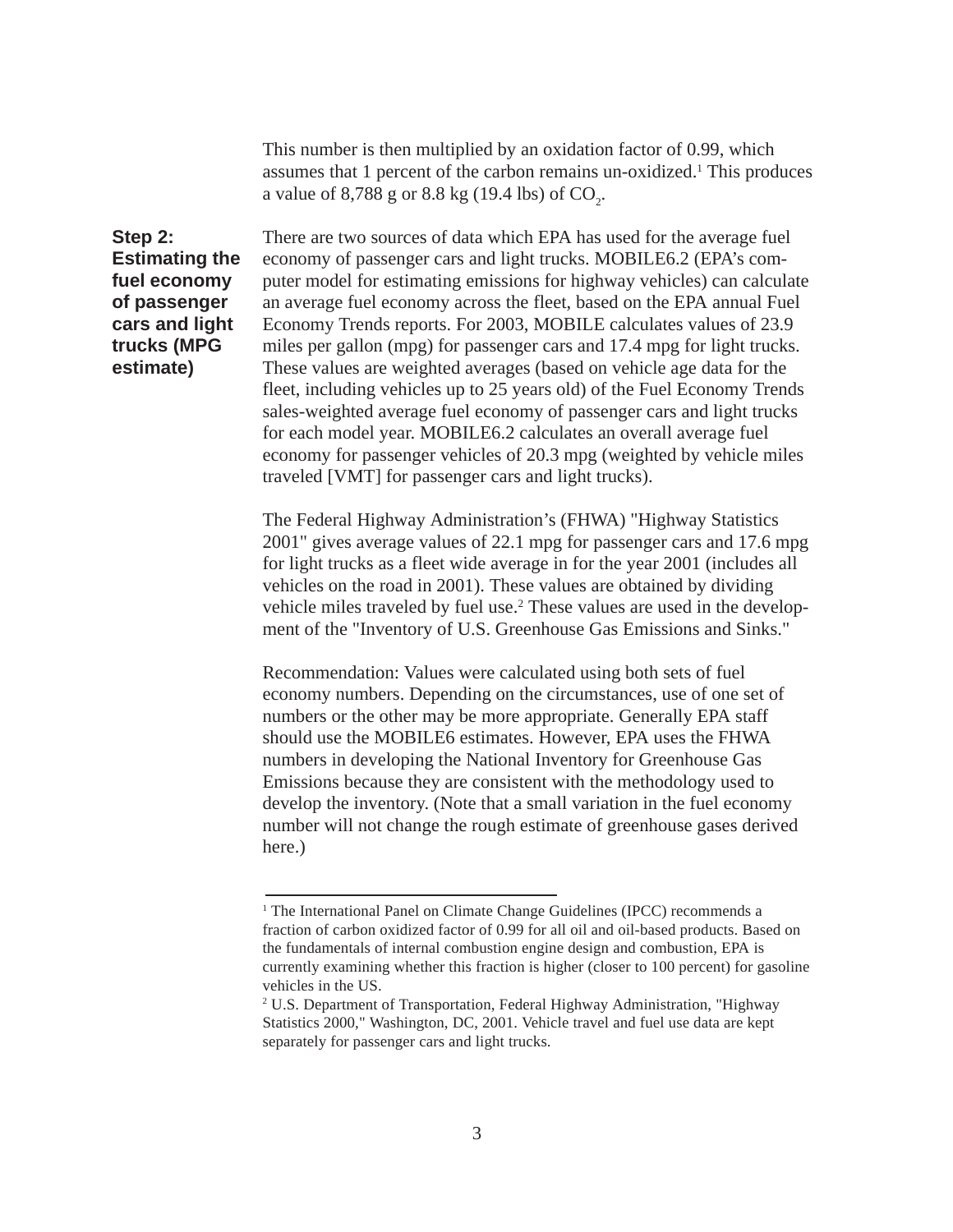| Step 3:<br><b>Determining</b><br>the number of | The number of miles driven per year is assumed to be 12,000 miles for<br>all passenger vehicles.                                                                                                                                                                                                                                                                                                                                                                                                                                                                                                                                                                                                                                                                                      |
|------------------------------------------------|---------------------------------------------------------------------------------------------------------------------------------------------------------------------------------------------------------------------------------------------------------------------------------------------------------------------------------------------------------------------------------------------------------------------------------------------------------------------------------------------------------------------------------------------------------------------------------------------------------------------------------------------------------------------------------------------------------------------------------------------------------------------------------------|
| miles driven                                   | This number is based on several sources. Calculations from EPA's<br>MOBILE6 model show an average annual milage of roughly 10,500<br>miles per year for passenger cars and over 12,400 miles per year for light<br>trucks across all vehicles in the fleet. However, these numbers include<br>the oldest vehicles in the fleet (vehicles 25 years of age and older), which<br>are likely not used as primary vehicles and are driven substantially less<br>than newer vehicles. Since this calculation is for a typical vehicle,<br>including the oldest vehicles may not be appropriate. For all vehicles up<br>to 10 years old, MOBILE6 shows an annual average milage of close to<br>12,000 miles per year for passenger cars, and over 15,000 miles per year<br>for light trucks. |
|                                                | FHWA's National Highway Statistics contains values of 11,766 miles for<br>passenger cars and 11,140 miles for light trucks across the fleet. How-<br>ever, as with the MOBILE6 fleet-wide estimates, these numbers include<br>the oldest vehicles in the fleet. EPA's Commuter Model uses 1997 data<br>from Oak Ridge Laboratories for the number of cars nationally and<br>number of miles driven which produces a value of just over 12,000 miles<br>per year. Due to the wide range of estimates, 12,000 miles per vehicle is<br>used as a rough estimate for calculating the greenhouse gas emissions                                                                                                                                                                             |

from a typical passenger vehicle.)

In addition to carbon dioxide, automobiles produce methane  $\text{CH}_4$ ) and nitrous oxide  $(N_2O)$  from the tailpipe, as well as HFC emissions from leaking air conditioners.

The emissions of  $CH_4$  and  $N_2O$  are related to vehicle miles traveled rather than fuel consumption, and the emissions of  $CH_4$ ,  $N_2O$ , and HFCs are not as easily estimated from a vehicle as for  $CO_2$ .<sup>3</sup> On average,  $CH_4$ , N<sub>2</sub>O, and HFC emissions represent roughly 5 - 6 percent of the GHG emissions from passenger vehicles, while  $CO_2$  emissions account for 94-95 percent, accounting for the global warming potential of each greenhouse gas. (These percentages are estimated from the EPA "Inventory of U.S. Greenhouse Gas Emissions and Sinks: 1990 - 2001.") To simplify this estimate, it is assumed that  $CH_4$ ,  $N_2O$ , and HFCs account for 5 percent of emissions, and the  $CO_2$  estimate was multiplied by 100/95 to incorporate the contribution of the other greenhouse gases.

**Step 4: Determining the emissions of greenhouse gases other** than CO<sub>2</sub> (N<sub>2</sub>O,  $CH<sub>4</sub>$ , and **HFCs)**

<sup>&</sup>lt;sup>3</sup> EPA is currently examining ways to better disaggregate the HFC emissions from vehicles.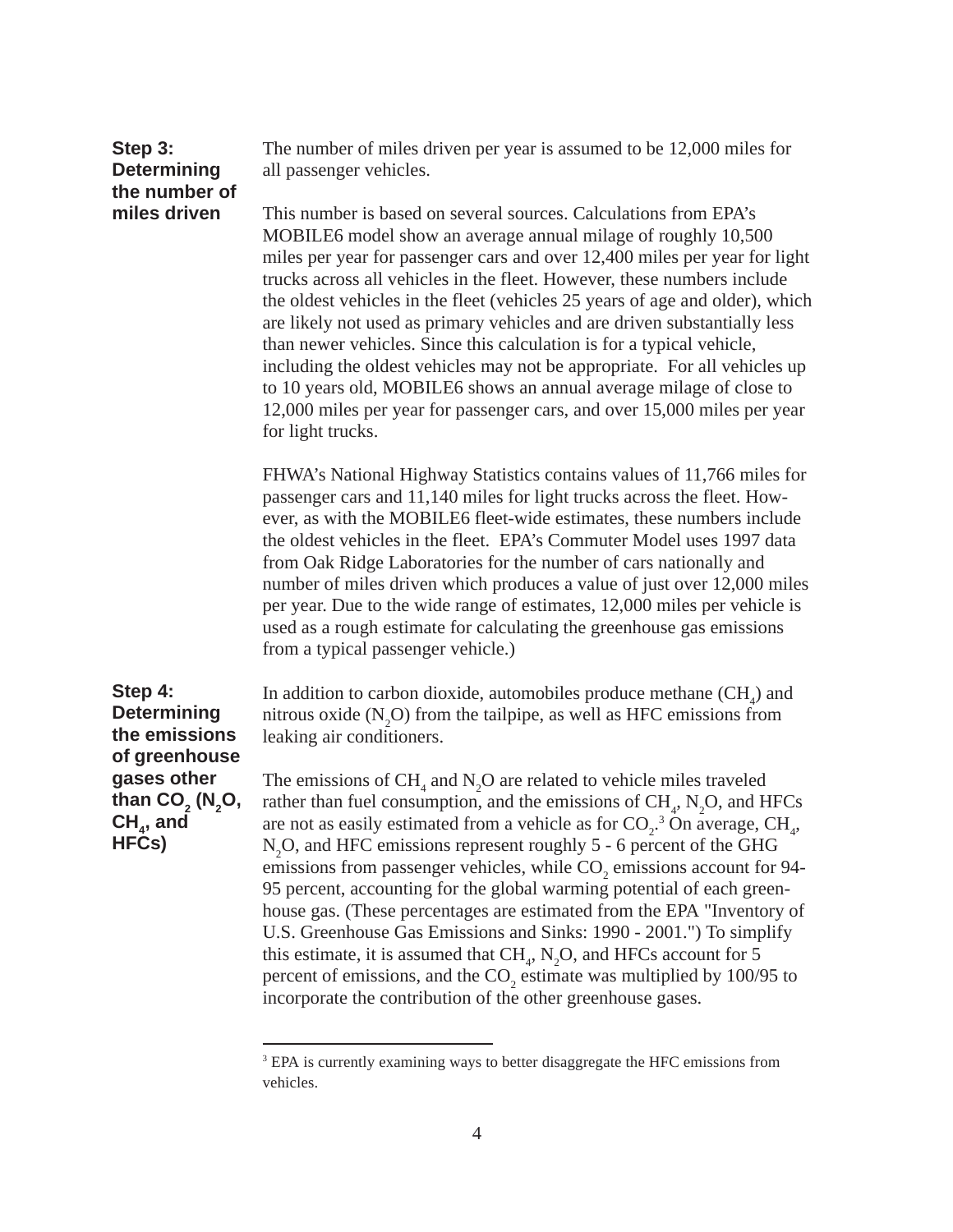| Step 5:<br><b>Estimating the</b><br>relative<br>percentages<br>of passenger<br>cars and light<br>trucks | Because FHWA calculates fuel economy for passenger cars and light<br>trucks separately, it is necessary to determine the relative percentage of<br>cars and light trucks in order to derive the greenhouse gas emissions for<br>an average passenger vehicle. (This step is not necessary when using the<br>MOBILE6 fuel economy data because MOBILE6 already calculates a<br>weighted average fuel economy for all passenger vehicles.) Passenger<br>cars are assumed to make up 63.4 percent and light trucks make up 36.6<br>percent of the passenger vehicle fleet. These values are derived from<br>table 6.4 (2000 data) of the "Transportation Energy Data Book: Edition<br>22" (published by the Center for Transportation Analysis, Oak Ridge<br>National Laboratory), which states there are 127,721,000 passenger cars<br>on the road and 73,775,000 light trucks (less than 8500 lbs <sup>4</sup> ). Note that<br>this percentage is changing over time, as light trucks now represent<br>roughly 50 percent of annual new vehicle sales. |
|---------------------------------------------------------------------------------------------------------|-------------------------------------------------------------------------------------------------------------------------------------------------------------------------------------------------------------------------------------------------------------------------------------------------------------------------------------------------------------------------------------------------------------------------------------------------------------------------------------------------------------------------------------------------------------------------------------------------------------------------------------------------------------------------------------------------------------------------------------------------------------------------------------------------------------------------------------------------------------------------------------------------------------------------------------------------------------------------------------------------------------------------------------------------------|
| Step 6:<br><b>Calculating</b><br>the resulting<br>annual<br>greenhouse                                  | A: Using EPA MOBILE6.2 fuel economy numbers                                                                                                                                                                                                                                                                                                                                                                                                                                                                                                                                                                                                                                                                                                                                                                                                                                                                                                                                                                                                           |
|                                                                                                         | Metric tons of $CO2e$ for the average passenger vehicle =                                                                                                                                                                                                                                                                                                                                                                                                                                                                                                                                                                                                                                                                                                                                                                                                                                                                                                                                                                                             |
|                                                                                                         | (VMT/passenger vehicle avg. MPG) x CO <sub>2</sub> per gallon x (100/95) /1000 =                                                                                                                                                                                                                                                                                                                                                                                                                                                                                                                                                                                                                                                                                                                                                                                                                                                                                                                                                                      |
| gases from a<br>typical                                                                                 | $(12,000/20.3)$ x 8.8 x $(100/95)/1000 =$                                                                                                                                                                                                                                                                                                                                                                                                                                                                                                                                                                                                                                                                                                                                                                                                                                                                                                                                                                                                             |
| passenger<br>vehicle                                                                                    | 5.48 metric tons CO <sub>2</sub> e for the average passenger vehicle (1.49 metric<br>tons CE)                                                                                                                                                                                                                                                                                                                                                                                                                                                                                                                                                                                                                                                                                                                                                                                                                                                                                                                                                         |
|                                                                                                         | <b>B:</b> Using DOT fuel economy numbers                                                                                                                                                                                                                                                                                                                                                                                                                                                                                                                                                                                                                                                                                                                                                                                                                                                                                                                                                                                                              |
|                                                                                                         | [%LDV x (LDVVMT/LDVMPG) x CO <sub>2</sub> per gallon x (100/95) /1000] +<br>[%LDT x (LDTVMT/LDTMPG) x CO <sub>2</sub> per gallon x (100/95) /1000] =                                                                                                                                                                                                                                                                                                                                                                                                                                                                                                                                                                                                                                                                                                                                                                                                                                                                                                  |
|                                                                                                         | $[0.634 \times (12,000/22.1) \times 8.8 \times (100/95)/1000] + [0.366 \times (12,000/17.6)]$<br>$x 8.8 x (100/95)/1000$ ] =                                                                                                                                                                                                                                                                                                                                                                                                                                                                                                                                                                                                                                                                                                                                                                                                                                                                                                                          |
|                                                                                                         | 5.03 metric tons CO <sub>2</sub> e for passenger cars and 6.32 metric tons CO <sub>2</sub> e for<br>light trucks $(= 1.37$ metric tons CE for cars and 1.72 metric tons CE for<br>$trucks) =$                                                                                                                                                                                                                                                                                                                                                                                                                                                                                                                                                                                                                                                                                                                                                                                                                                                         |
|                                                                                                         | 5.50 metric tons CO <sub>2</sub> e for the average passenger vehicle (1.50 metric<br>tons CE)                                                                                                                                                                                                                                                                                                                                                                                                                                                                                                                                                                                                                                                                                                                                                                                                                                                                                                                                                         |

<sup>4</sup> Vehicles over 8500 lbs are often not included in the light truck category. These vehicles are not required to meet CAFE standards. Examples of these vehicles include the Hummer and the Ford Excursion.